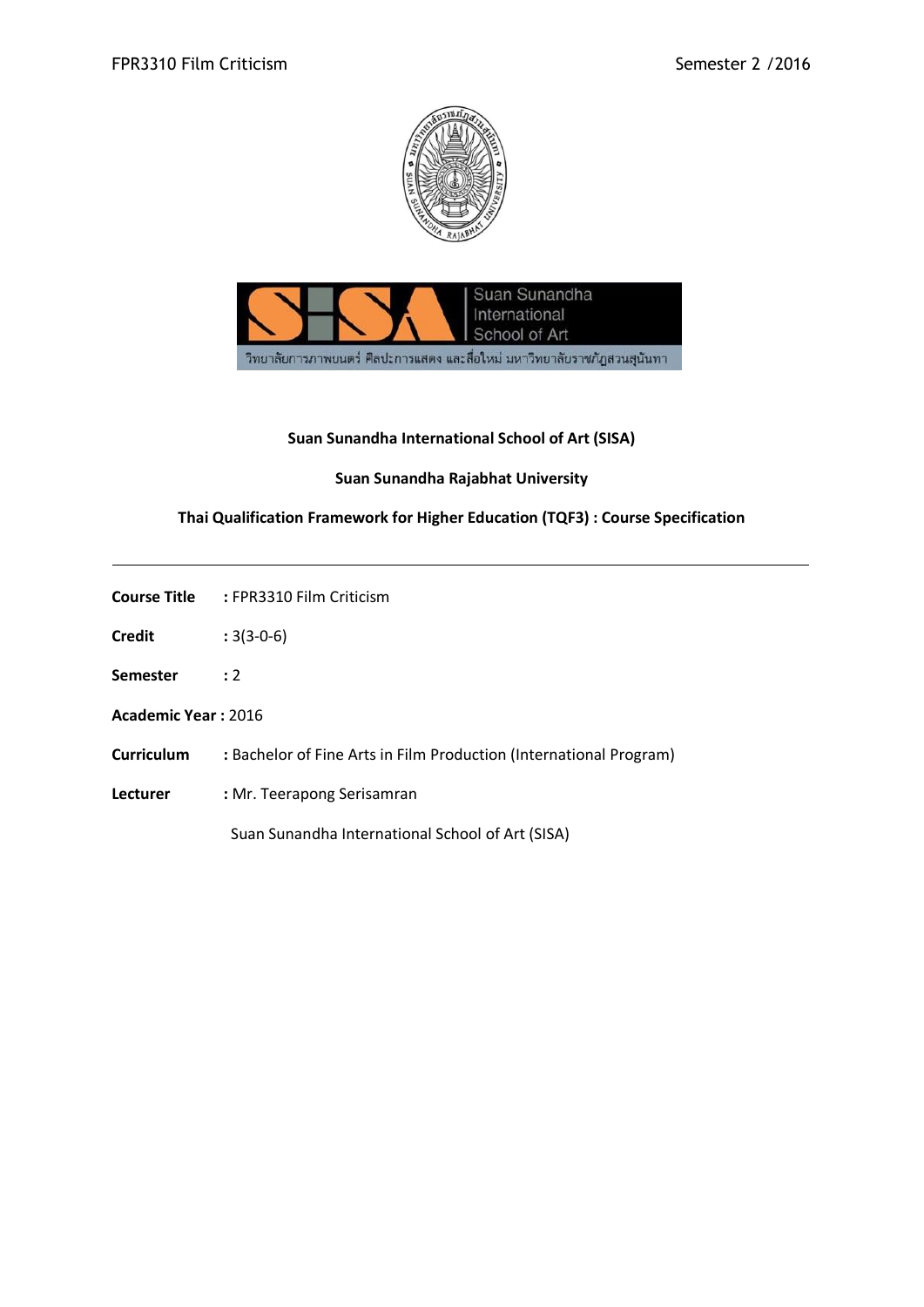## **Section 1. General Information**

- 1. Code and Course Title: FPR3310 Film Criticism
- 2. Credit : 3(3-0-6)
- 3. Curriculum and Course Category: This course offering, a part of the Bachelor of Fine Arts, Film Production Program, Suan Sunandha International School of Art, Suan Sunandha Rajabhat University is categorized as Film Production Specific Course / Core Subject.
- 4. Lecturer : Mr. Teerapong Serisamran
	- E-mail: teerapong.se@ssru.ac.th
- 5. Semester / Year Level of Students: Semester 2 / 3<sup>rd</sup> Year Students
- 6. Pre-Requisite (if any) : None
- 7. Co-Requisite (if any) : None
- 8. Learning Location : Building 31 Suan Sunandha International School of Art (SISA),
- Room: 3112A, Suan Sunandha Rajabhat University
- 9. Late Date for Preparing and Revising this Course: -

## **Section 2. Aims and Objectives**

1. Objectives of Course

After completing this course, students will be able to write an insightful review of a specific film that demonstrates an understanding of the relevant school/approach of film making and of its social and political implications.

2. Objectives of Developing/Revising Course -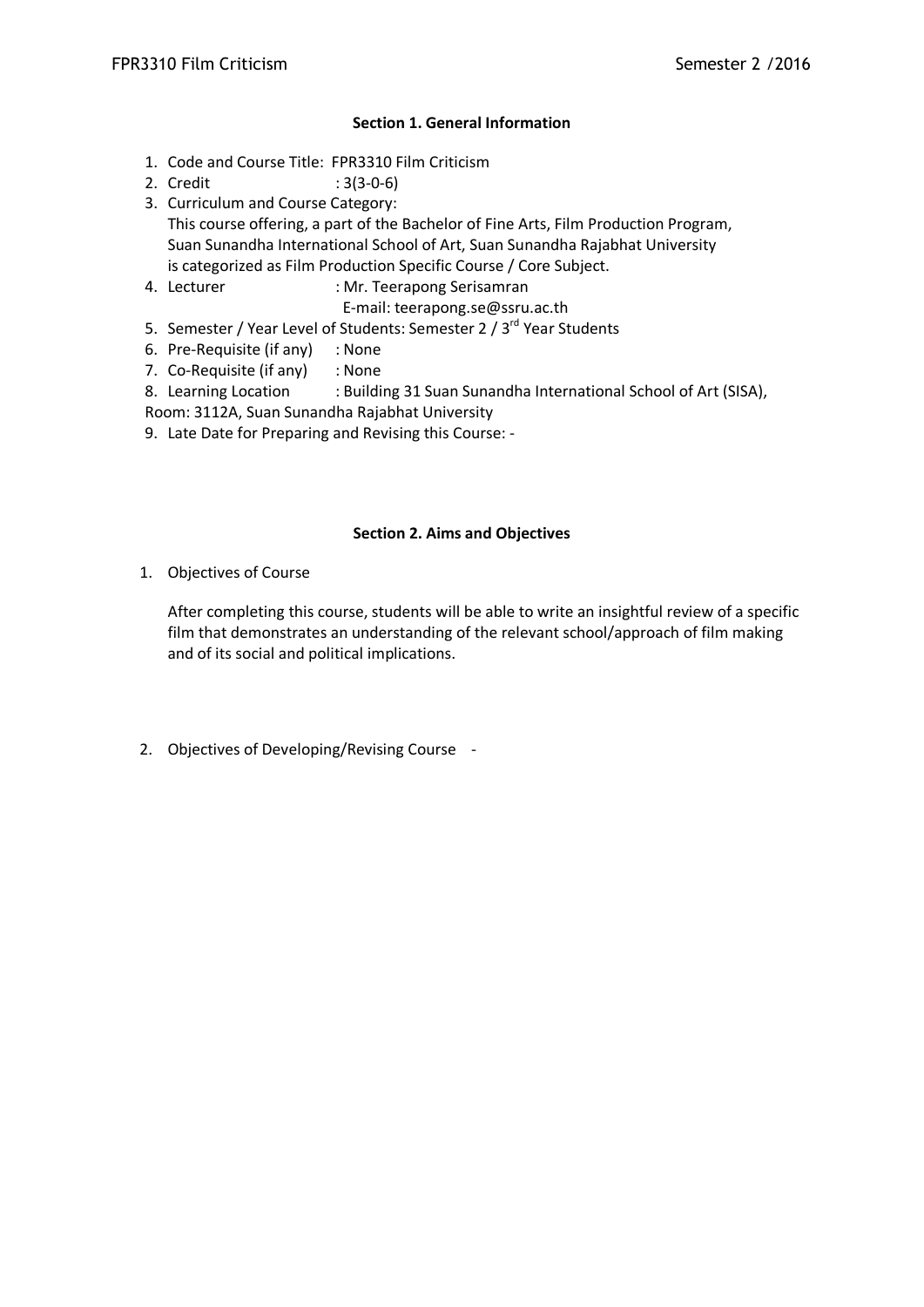### **Section 3. Course Structure**

### **1. Course Outline**

Introduction to the role and function of the film critic; core principles of film criticism including film theories and approaches; social and political implications of film.

## **2. Time Length per Semester** (Lecture-Hours / Practice-Hours / Self Study-Hours)

| Lecture          | <b>Practice</b>          | <b>Self Study</b> | <b>Addition</b>      |
|------------------|--------------------------|-------------------|----------------------|
| 3 hours per week | $\overline{\phantom{0}}$ | 6 hours per week  | upon student request |

### **3. Time Length per Week for Individual Academic Consulting and Guidance**

a. Lecturer will be available every Friday from 9:00 to 16.00 at

Suan Sunandha School of Art or an appointment can be made upon request.

b. Lecturer can also be reached via e-mail for any short consultations:

teerapong.se@ssru.ac.th

| <b>Learning Standard/Outcomes</b>                                                                  | <b>Learning Activities</b>                                                                                                                                                                        | <b>Learning Assessment</b>                                                                                                                                  |  |  |
|----------------------------------------------------------------------------------------------------|---------------------------------------------------------------------------------------------------------------------------------------------------------------------------------------------------|-------------------------------------------------------------------------------------------------------------------------------------------------------------|--|--|
|                                                                                                    | 1. Ethics and Morals                                                                                                                                                                              |                                                                                                                                                             |  |  |
| 1. Honesty<br>2. Integrity<br>3. Responsibility<br>4. Punctuality<br>5. Tolerance<br>6. Confidence | 1. Rules setting such as<br>attending the class on time<br>and regularly<br>2. Group discussion<br>3. Group work<br>4. Responsible for given tasks<br>and be honest in working and<br>examination | 1. Evaluation of on time class<br>attendance<br>2. Evaluation of on time<br>assigned tasks sending<br>3. Evaluation of harmony in<br>students group working |  |  |
| Knowledge                                                                                          |                                                                                                                                                                                                   |                                                                                                                                                             |  |  |

#### **Section 4. Developing Students' Learning Outcomes**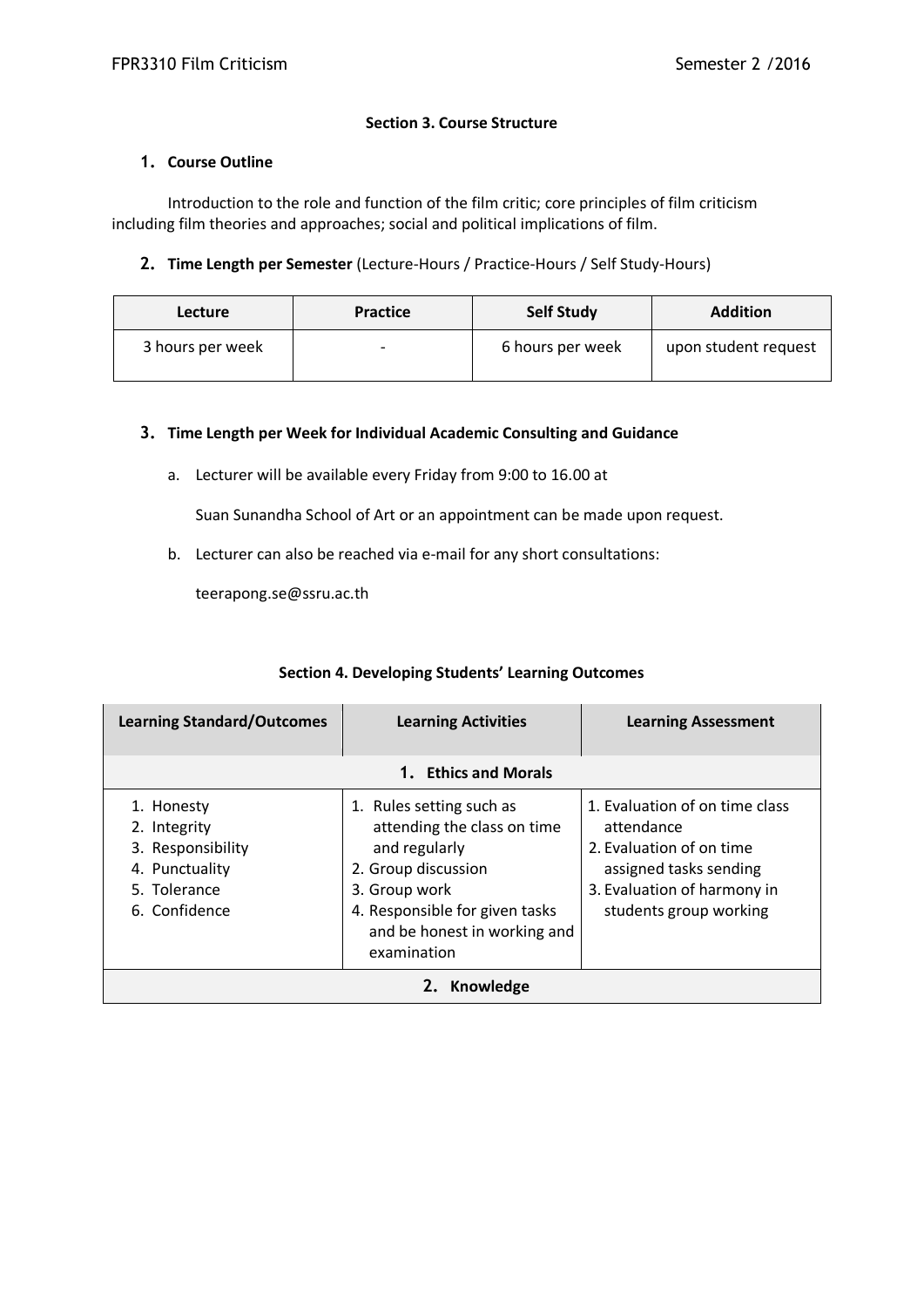| 1. Can apply knowledge in real<br>working time<br>2. Dare to use creativity that's<br>profit for film criticism<br>3. Understand in working<br>process rightly in standard<br>4. Good attitude to profession<br>and work based on<br>moralities and ethics of mass<br>communicators | 1. Explain and conclude<br>ideas through teaching<br>documents and<br>presentation by<br>programs of Microsoft<br>PowerPoint, Microsoft<br>Word and Internet<br>2. Single and group<br>assignment and<br>discussion | 1. Evaluation by behaviors,<br>attention and class<br>participation<br>2. Evaluation by single and<br>group working of film<br>criticism                                                                                                            |  |
|-------------------------------------------------------------------------------------------------------------------------------------------------------------------------------------------------------------------------------------------------------------------------------------|---------------------------------------------------------------------------------------------------------------------------------------------------------------------------------------------------------------------|-----------------------------------------------------------------------------------------------------------------------------------------------------------------------------------------------------------------------------------------------------|--|
| <b>Learning Standard/Outcomes</b>                                                                                                                                                                                                                                                   | <b>Learning Activities</b>                                                                                                                                                                                          | <b>Learning Assessment</b>                                                                                                                                                                                                                          |  |
|                                                                                                                                                                                                                                                                                     | <b>Cognitive Skills</b><br>3.                                                                                                                                                                                       |                                                                                                                                                                                                                                                     |  |
| 1. Can apply theoretical<br>section and practical part<br>to film criticism                                                                                                                                                                                                         | 1. Practice and ideas<br>conclusion by program of<br><b>Microsoft PowerPoint</b><br>2. Assignment of single and<br>group discussion and<br>report                                                                   | 1. Evaluation by behaviors,<br>attention and class<br>participation<br>2. Evaluation by group<br>discussion<br>3. Evaluation by class practice<br>4. Evaluation by students'<br>ideas conclusion, analysis<br>including with in class<br>evaluation |  |
| 4. Interpersonal Skills and Responsibilities                                                                                                                                                                                                                                        |                                                                                                                                                                                                                     |                                                                                                                                                                                                                                                     |  |

| 1. Relevant interpersonal<br>skill and classmate<br>2. Skill of creation and<br>maintenance of<br>interpersonal relationship<br>with colleagues and gain<br>and loss people<br>3. Professional practice with<br>self-responsibility and<br>public responsibility<br>based on moralities and<br>ethics of mass<br>communicators<br>4. Being leader and follower<br>while working<br>development | 1. Explain and conclude<br>ideas through teaching<br>documents and<br>presentation by programs<br>of Microsoft PowerPoint,<br>Microsoft Word and<br>Internet<br>2. Group works assignment<br>3. Group presentation | 1. Evaluation by behaviors,<br>attention and class<br>participation<br>2. Evaluation by group works<br>3. Evaluation by in class<br>practice |  |  |  |
|------------------------------------------------------------------------------------------------------------------------------------------------------------------------------------------------------------------------------------------------------------------------------------------------------------------------------------------------------------------------------------------------|--------------------------------------------------------------------------------------------------------------------------------------------------------------------------------------------------------------------|----------------------------------------------------------------------------------------------------------------------------------------------|--|--|--|
|                                                                                                                                                                                                                                                                                                                                                                                                | 5. Numerical Analysis, Communication and Information Technology Skills                                                                                                                                             |                                                                                                                                              |  |  |  |
|                                                                                                                                                                                                                                                                                                                                                                                                |                                                                                                                                                                                                                    |                                                                                                                                              |  |  |  |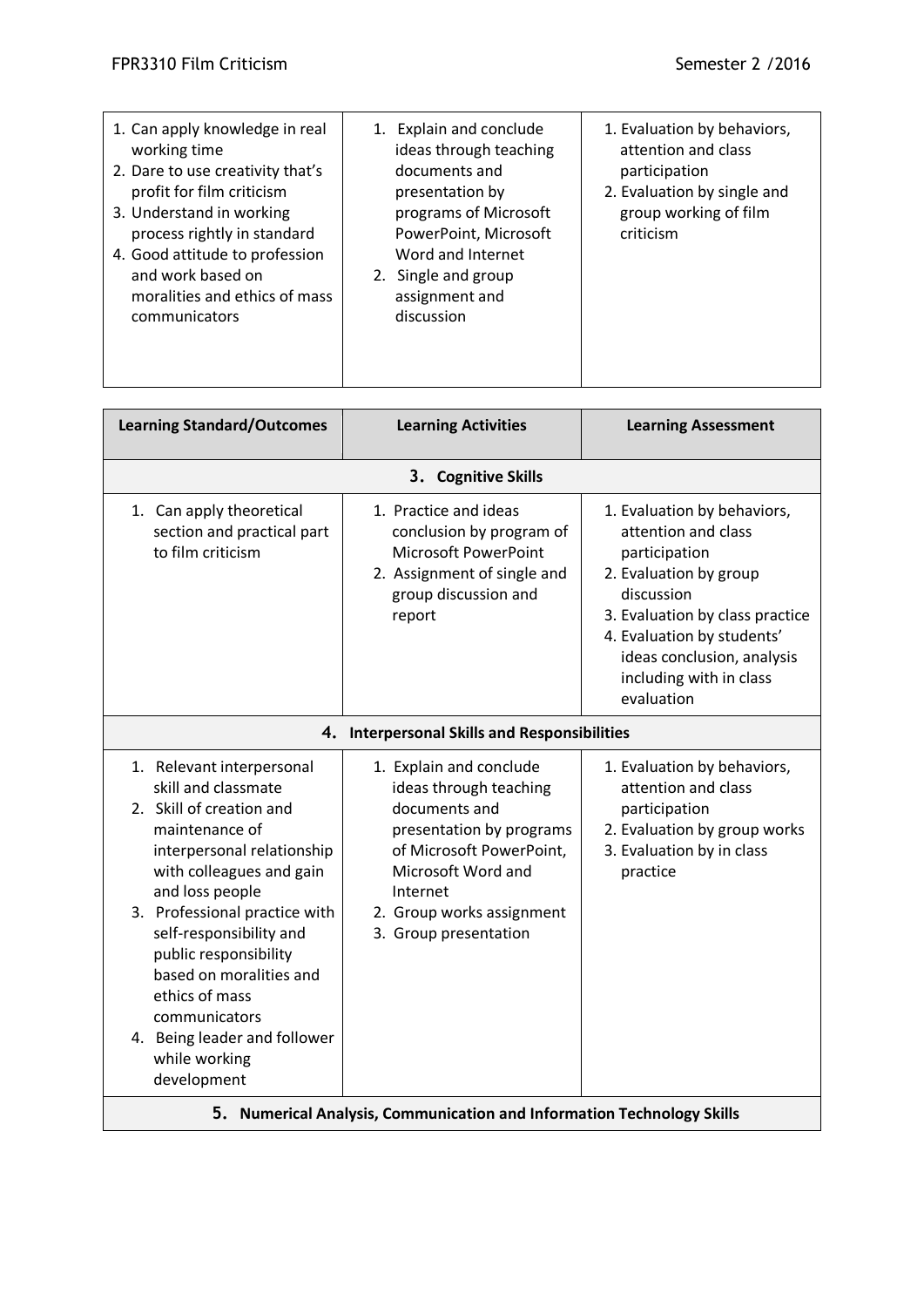| 1. Effective communication<br>skill which are listening,<br>speaking, reading and<br>writing skills<br>2. Information technology<br>and new media usage<br>skills to support film<br>production such as<br>information searching via<br>internet. | 1. Communicative<br>technology usage<br>practice such as<br>assignment sending via e-<br>mail and creation of<br>forum for ideas sharing<br>2. In class discussion or<br>playing of case studies<br>games<br>3. Report presentation skill<br>by using proper forms, | 1. Evaluation by behaviors,<br>attention and class<br>participation<br>2. Evaluation by group<br>discussion and<br>presentation<br>3. Evaluation by in class<br>practice |
|---------------------------------------------------------------------------------------------------------------------------------------------------------------------------------------------------------------------------------------------------|---------------------------------------------------------------------------------------------------------------------------------------------------------------------------------------------------------------------------------------------------------------------|--------------------------------------------------------------------------------------------------------------------------------------------------------------------------|
|                                                                                                                                                                                                                                                   | tools and technology                                                                                                                                                                                                                                                |                                                                                                                                                                          |

#### **Section 5. Lesson Plan and Assessment**

# **1. Lesson Plan**

| <b>Week</b>    | <b>Topic and Detail</b>                                  | <b>Hours</b> | <b>Activity and Media</b>               | <b>Lecturer</b>             |
|----------------|----------------------------------------------------------|--------------|-----------------------------------------|-----------------------------|
| $\mathbf{1}$   | - Course Orientation<br>- Introduction to film criticism | 4            | - Group Discussion                      | Mr. Teerapong<br>serisamran |
| $\overline{2}$ | - The Roles of Film Critic                               | 4            | - Group Discussion                      | Mr. Teerapong<br>serisamran |
| 3              | - Film Aesthetic                                         | 4            | Single Assignment<br>- Group Discussion | Mr. Teerapong<br>serisamran |
| $\overline{4}$ | - Criteria for judging the value of the<br>film.         | 4            | Single Assignment<br>- Group Discussion | Mr. Teerapong<br>serisamran |
| 5              | - Style and approach to film criticism.                  | 4            | Single Assignment<br>- film critique    | Mr. Teerapong<br>serisamran |
| 6              | - Language and creative film criticism                   | 4            | Single Assignment<br>- film critique    | Mr. Teerapong<br>serisamran |
| $\overline{7}$ |                                                          |              |                                         |                             |
| 8              | <b>Midterm Examination Week</b>                          |              |                                         |                             |
| 9              | - Formalist Criticism                                    | 4            | -Single Assignment<br>- film critique   | Mr. Teerapong<br>serisamran |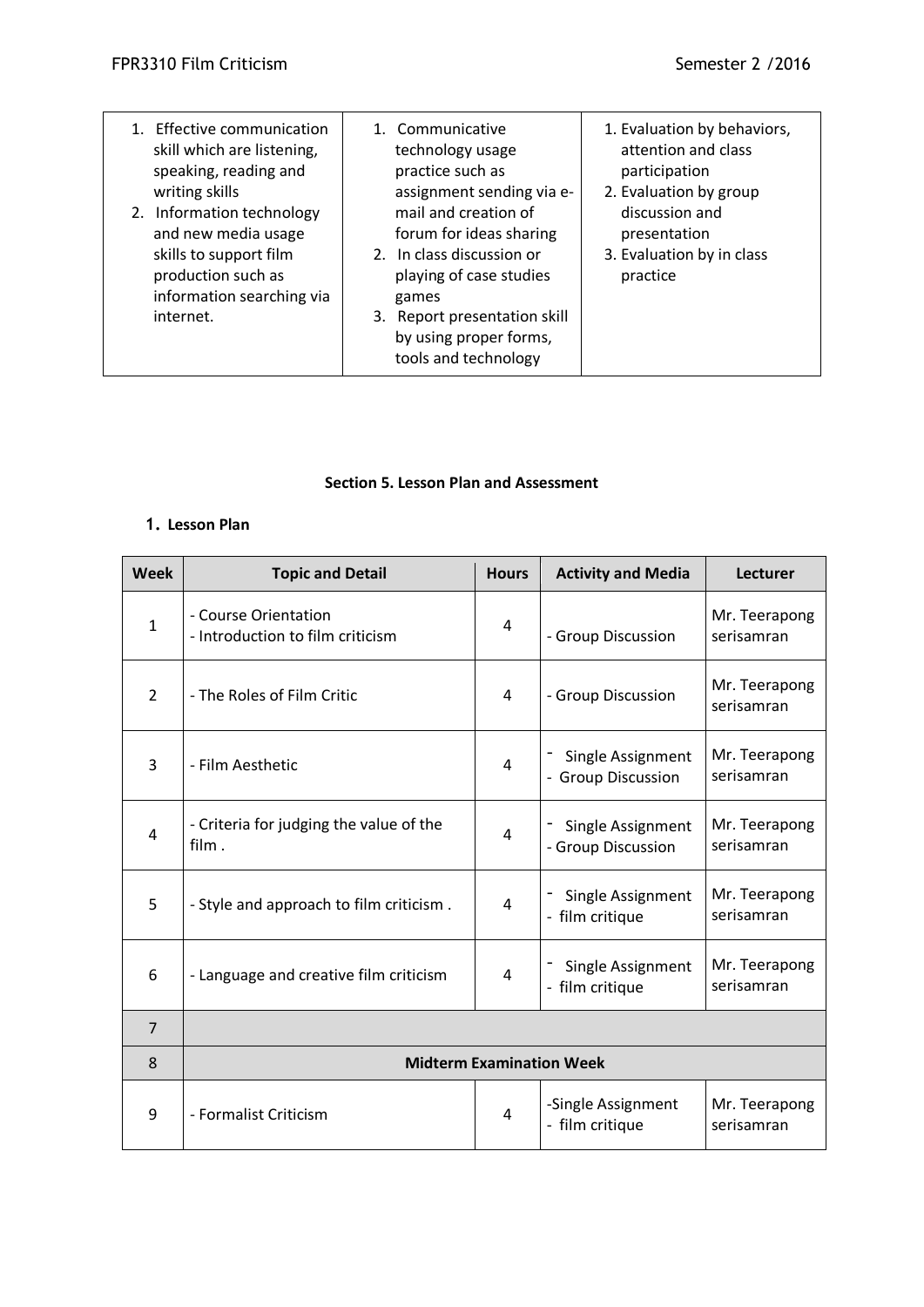| 10 | - Auteur Criticism                        | 4  | -Single Assignment<br>- film critique  | Mr. Teerapong<br>serisamran |
|----|-------------------------------------------|----|----------------------------------------|-----------------------------|
| 11 | - Marxist Criticism                       | 4  | -Single Assignment<br>- film critique  | Mr. Teerapong<br>serisamran |
| 12 | - Feminist Criticism                      | 4  | - Single Assignment<br>- film critique | Mr. Teerapong<br>serisamran |
| 13 | - Cultural & Political issues             | 4  | -Single Assignment<br>- film critique  | Mr. Teerapong<br>serisamran |
| 14 | - Racial & Gender issues                  | 4  | -Single Assignment<br>- film critique  | Mr. Teerapong<br>serisamran |
| 15 | - Final Film Criticism paper presentation | 4  | Single Assignment<br>- film critique   | Mr. Teerapong<br>serisamran |
| 16 |                                           |    |                                        |                             |
| 17 | <b>Final Examination Week</b>             |    |                                        |                             |
|    | <b>Total Hours</b>                        | 52 |                                        |                             |

# **2. Learning Assessment Plan**

| <b>Learning Outcomes</b>                                                                           | <b>Assessment Activities</b>                                 | <b>Time Schedule</b> | <b>Proportion of</b><br>Assessment (%) |
|----------------------------------------------------------------------------------------------------|--------------------------------------------------------------|----------------------|----------------------------------------|
|                                                                                                    | 1. Ethics and Morals                                         |                      |                                        |
| 1. Honesty<br>2. Integrity<br>3. Responsibility<br>4. Punctuality<br>5. Tolerance<br>6. Confidence | <b>Behaviors and Class</b><br><b>Practical Participation</b> | Every Week           | Class Attendance<br>10%                |
| 2. Knowledge                                                                                       |                                                              |                      |                                        |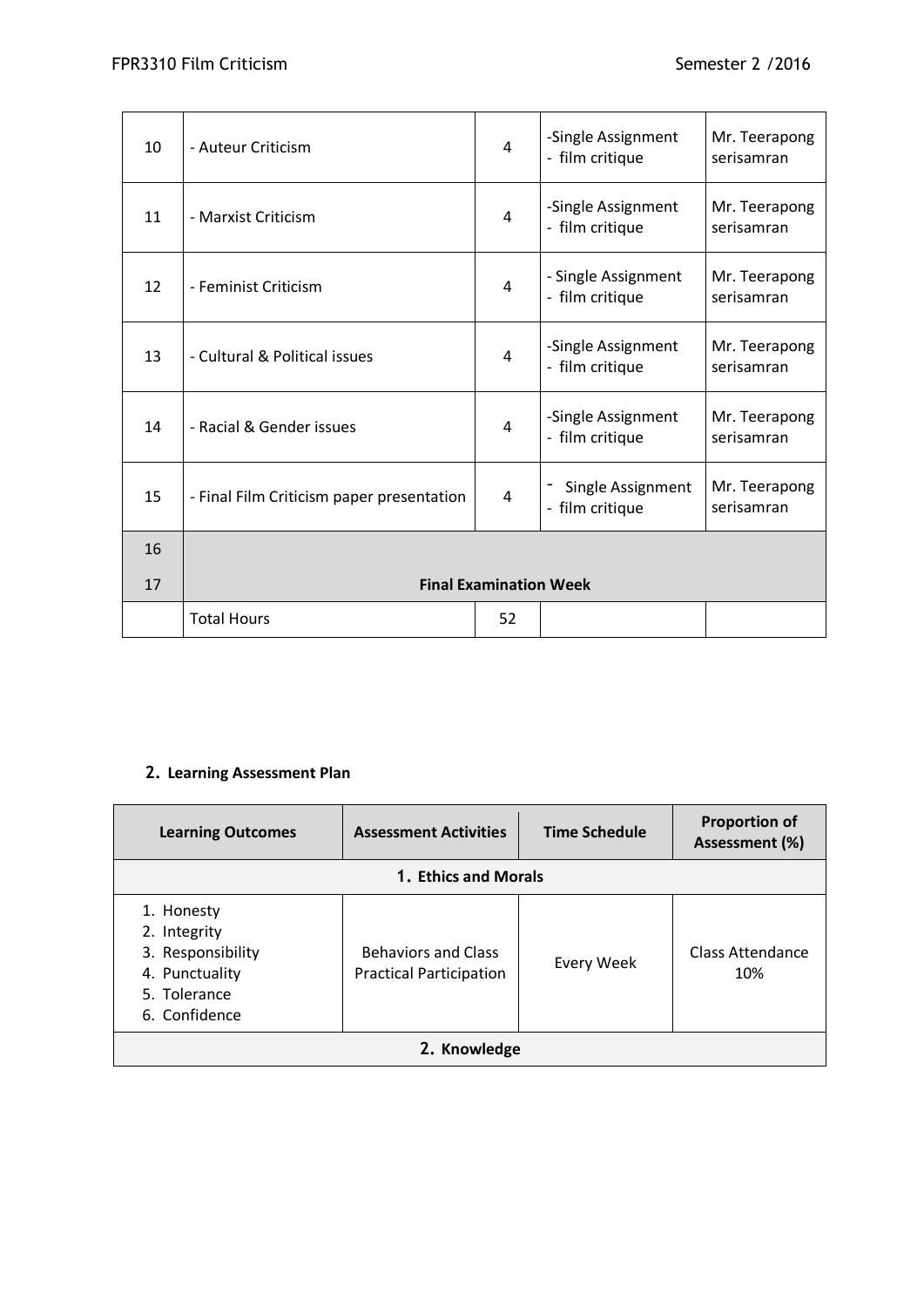| 1. Can apply knowledge in<br>real working time<br>2. Dare to use creativity that's<br>profit for film criticism<br>3. Understand in working<br>process rightly in standard<br>4. Good attitude to profession<br>and work based on<br>moralities and ethics of<br>mass communicators                                                                                                               | Single Assignment and<br>Film Criticism paper    | <b>Week 3-15</b>  | Assignments<br>20%<br><b>Final Film Criticism</b><br>paper 30% |
|---------------------------------------------------------------------------------------------------------------------------------------------------------------------------------------------------------------------------------------------------------------------------------------------------------------------------------------------------------------------------------------------------|--------------------------------------------------|-------------------|----------------------------------------------------------------|
|                                                                                                                                                                                                                                                                                                                                                                                                   | <b>Cognitive Skills</b><br>3.                    |                   |                                                                |
| 1. Can apply theoretical<br>section and practical<br>part to film criticism                                                                                                                                                                                                                                                                                                                       | Single Assignment and<br><b>Group Discussion</b> | <b>Week 1-4</b>   | Single and Group<br>discussion 15%                             |
|                                                                                                                                                                                                                                                                                                                                                                                                   | 4. Interpersonal Skills and Responsibilities     |                   |                                                                |
| 1. Relevant interpersonal<br>skill and classmate<br>2. Skill of creation and<br>maintenance of<br>interpersonal<br>relationship with<br>colleagues and gain and<br>loss people<br>3. Professional practice<br>with self-responsibility<br>and public responsibility<br>based on moralities and<br>ethics of mass<br>communicators<br>4. Being leader and<br>follower while working<br>development | <b>Class Participation</b>                       | <b>Every Week</b> | <b>Class Participation</b><br>10%                              |

| <b>Learning Outcomes</b>                                               | <b>Assessment Activities</b> | <b>Time Schedule</b> | <b>Proportion of</b><br>Assessment (%) |  |
|------------------------------------------------------------------------|------------------------------|----------------------|----------------------------------------|--|
| 5. Numerical Analysis, Communication and Information Technology Skills |                              |                      |                                        |  |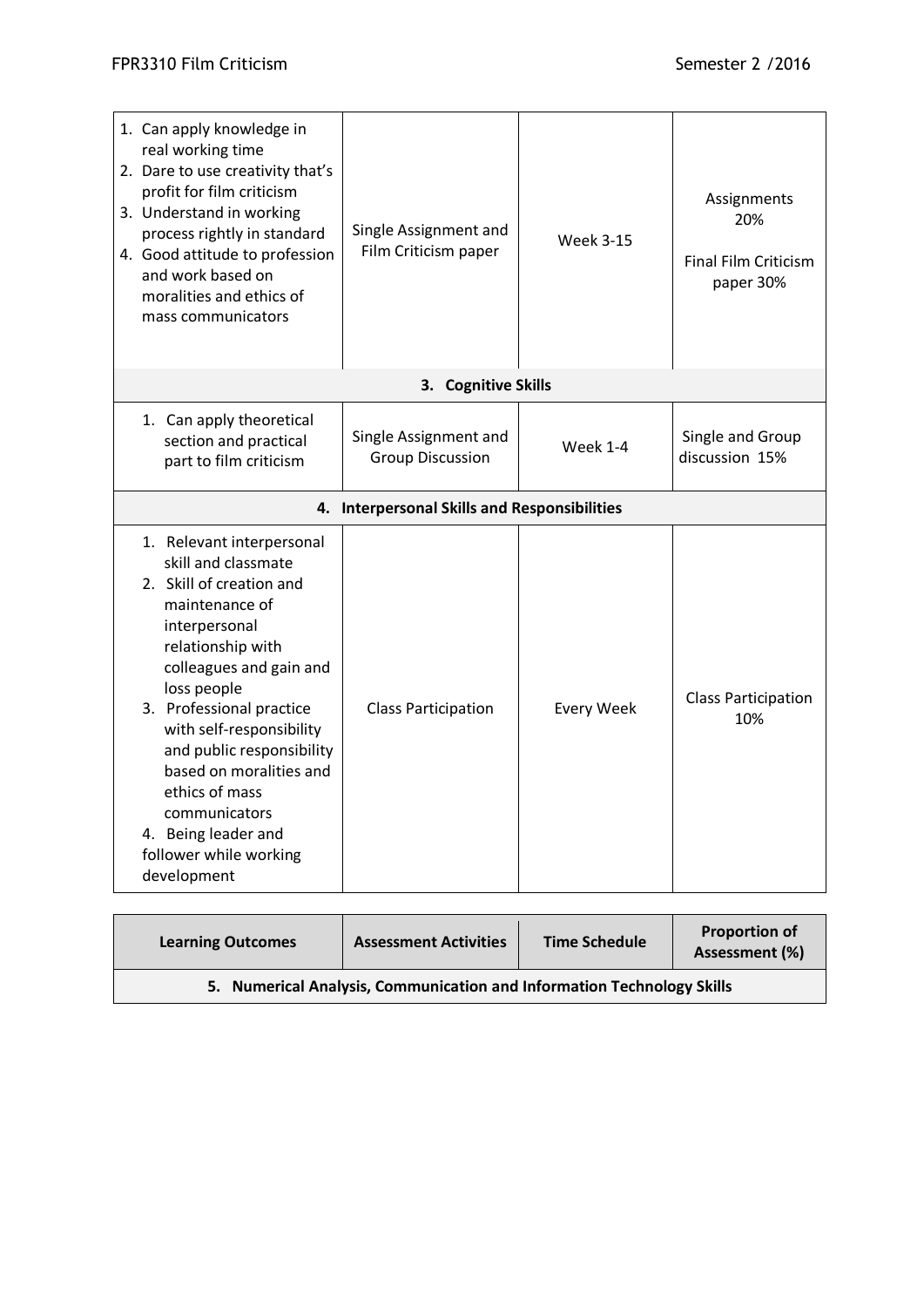| Effective<br>communication skill<br>which are listening,<br>speaking, reading and<br>writing skills<br>2. Information technology<br>and new media usage<br>skills to support film study<br>and research such as<br>information searching via<br>internet | Single Assignment and<br>Analysis | <b>Week 2-15</b> | Single Assignment<br>15% |
|----------------------------------------------------------------------------------------------------------------------------------------------------------------------------------------------------------------------------------------------------------|-----------------------------------|------------------|--------------------------|
|----------------------------------------------------------------------------------------------------------------------------------------------------------------------------------------------------------------------------------------------------------|-----------------------------------|------------------|--------------------------|

## **Section 6. Learning and Teaching Resources**

# **1. Major books and documents**

### กฤษดา เกิดดี. (2558).**ภาพยนตร์วิจารณ์**.กรุงเทพฯ: ส านักพิมพ์มหาวิทยาลัยรังสิต

- Bywater, T. and Sobchack, T. (1989). **Introduction to Film Critiqueism : Major Critiqueal Approaches to Narrative Film.** Longman.
- Tim Bywater and Thomas Sobchack. **Introduction to Film Criticism.** New York: Longman, 1989.
- Gerald Mast, Marshall Cohen, and Leo Braudy, eds. **Film Theory and Criticism, 4th edition.** New York: Oxford U. Press, 1992.

## **2. Important document and information**

- Marsh, C. and Ortiz, G. (1998). **Explorations in Theology and Film: Movies and Meaning.** Blackwell Publishers.
	- **3. Suggested document and information**

-

## **Section 7. Course Evaluation and Improvement**

**1. Strategies for Course Evaluation by Students**

1.1 Explain to students to understand significance of subject development and students' roles in subject effectiveness evaluation as gain and loss people of program management 1.2 Support subject effectiveness evaluation by students before and after studying 1.3 Create opinion sharing atmosphere about subject effectiveness between lecturer and students while studying

## **2. Strategies for Course Evaluation by Lecturer**

2.1 Evaluation majorly based on students' participation such as students' behaviors and participation consideration